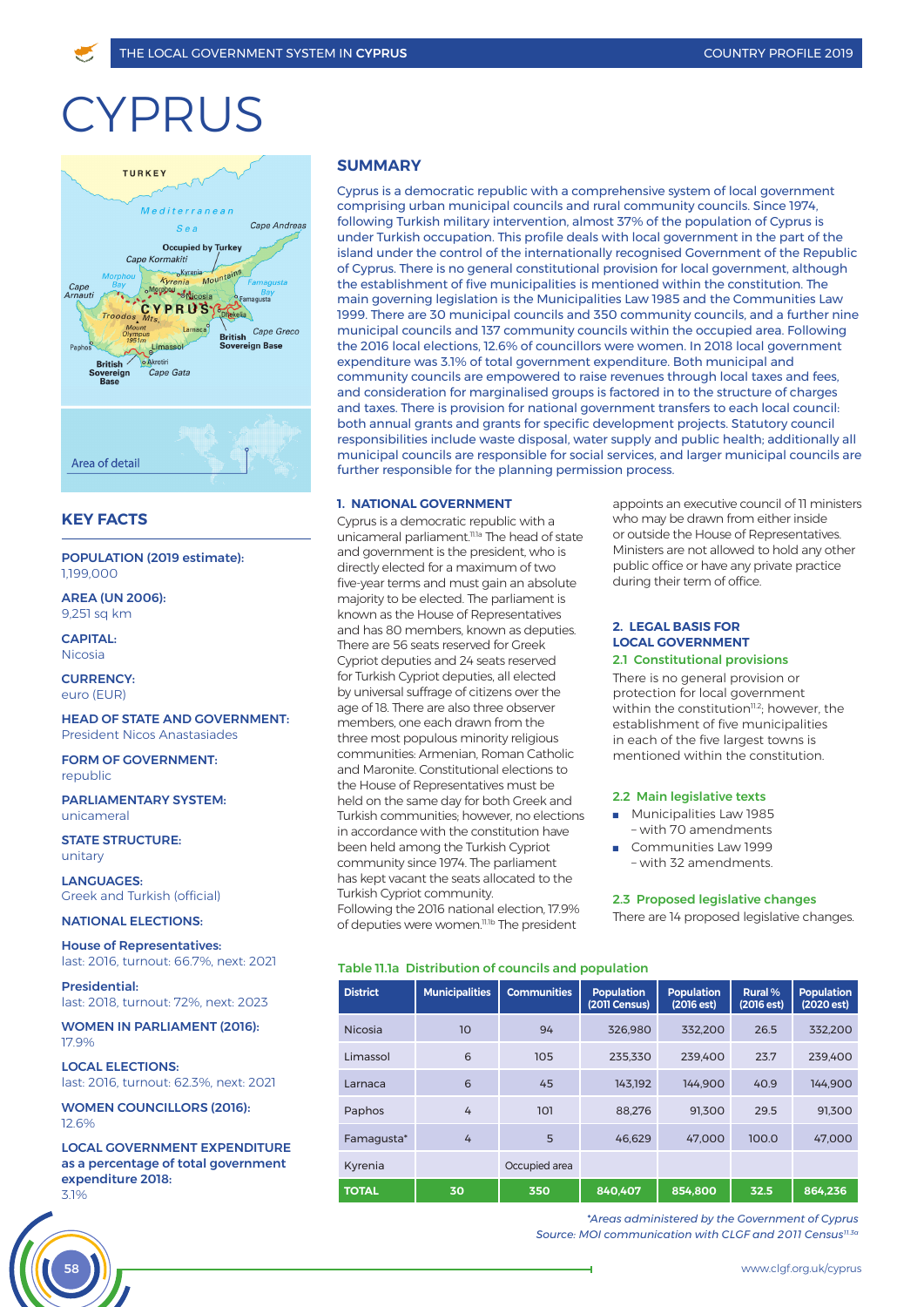#### 2.4 National urban policy

Development plans were introduced by the 1972 Town and Country Planning Law. There are two types of plan specified by this law. 'Island Plan' (competence of the Minister of Finance), refers to the national territory and the regional distribution of resources and development opportunities. The 'local plan' refers to major urban areas, areas of exceptional importance or areas undergoing intensive development pressures and rapid physical development. There are also 'area scheme', at the lower end of the hierarchy, which refer to areas of smaller scale and are more detailed and specifically project-oriented. These plans reviewed every five years. The preparation or revision of development plans is a competency of the Minister of the Interior who assigns powers to Cyprud Planning Board. The board's members include representatives of the key sectoral ministries, as well as local authorities, and specialists in urban and regional planning, the environment and development. They are appointed by the Council of Ministers. The process includes public participation in several stages.

# **3. STRUCTURE OF LOCAL GOVERNMENT**

3.1 Local government within the state Cyprus is divided into six districts for administrative purposes. There is a comprehensive system of local government which comprises 30 municipal councils in urban areas, including major towns and tourist areas; and 350 community councils in rural areas, which cover 85% of the island's total land area.

#### 3.2 Ministerial oversight

The Ministry of the Interior<sup>11.3b</sup> (MOI) is tasked with overseeing local government and formulating and implementing national government policy in relation to urban development, district administration, town planning and housing, land surveying, migration, asylum, civil defence and communication.

#### 3.3 Council types

Both rural and urban authorities are single-tier local authorities.

3.3.1 Municipalities: There are currently 39 municipalities, nine of which are located within the Turkish occupied area; however, their legal status, including their mayors and councils, is fully maintained.

New municipalities can be established following a referendum in an area or by a group of villages with a population of more than 5,000. Similarly, a municipality may be abolished if the population falls below 4,000 over three consecutive years. Municipalities leaders are called mayors.

3.3.2 Communities: There are 350 communities in the area controlled by the government and 137 in the occupied area.

3.3.3 District councils: there are currently no district councils.

#### **4. ELECTIONS** 4.1 Recent local elections

The last local elections took place in December 2016, the turnout rate was 62.3%. The next elections, for both

municipalities and communities, will be in December 2021.

#### 4.2 Voting system

The proportional voting system is used and, as with national elections, voting is compulsory. Councillors stand for election either as members of a coalition or as independent candidates. In Cyprus, six political parties with representation in the House of Representatives also contest local elections. Residents who have been forced to move district due to the occupation are eligible to vote both for the municipal authority in which they are temporarily resident and for the municipal authority of their origin. Mayors are directly elected by the first-past-the-post system with mayoral elections being held at the same time as the council elections. Mayors and councillors serve for a five-year term. A deputy mayor is indirectly elected by secret ballot of all the councillors at the first meeting of the council.

#### 4.3 Elected representatives

Councillors serve for a five-year term and must be at least 21 years old to stand for election. The number of councillors in each council varies according to the number of voters in the electoral area, the smallest being eight and the largest 26. Municipalities must have a management committee, which prepares the budget, annual report and annual accounts, and assists and advises the mayor. The council appoints the members of the management committee, comprising not less than one-third and not more than half of the membership of the council, with the mayor and deputy mayor being ex-officio members. Other committees can be set up at the discretion of the council.

These have a consultative rather than an executive role. The membership of these committees is generally drawn from the councillors, though co-option of other people is allowed. Committees are expected to reflect proportionally the different parties, coalitions and independents on the council. Chairpersons must be members of the

management committee. Leaders of communities are called presidents.

# 4.4 Women's representation

Following the 2016 elections, 12.6% (311/2,462) of councillors were women, up from 11.9% in 2011; but down from approximately 19% in 2006. This included 19.2% (92/478) of municipal councillors, up from 5.6% in 2011, and 11.0% (219/1,984) of community councillors, down from 13.2% in 2011. There were 10.2% (4/39) women municipal mayors, up from zero in 2011; while 6.7% (33/486) of community presidents were women, up from 2.9% in 2011.<sup>11.4b</sup>

# **5. SYSTEMS FOR COMMUNITY INVOLVEMENT** 5.1 Legal requirement and 5.2 Implementation

A wide range of formal and informal arrangements and measures are in place to encourage and to facilitate citizen participation in decision-making, including: open meetings of local councils; referendums; websites; right of access to information relating to the environment; public meetings at neighbourhood level; involvement of specialist groups; public consultations; and, meetings with marginalised groups.

#### 5.3 ICT use in citizen engagement

Local governments are encouraged to develop their own e-government strategy.

# **6. ORGANISED LOCAL GOVERNMENT**

6.1 National local government associations

There are two national organisations: 6.1.1 The Union of Cyprus Municipalities': core functions to contribute to the development of local government autonomy and promote local authorities' interests.11.6a The Union acts as the highest body representing the municipalities of Cyprus at a national and international level.

6.1.2 The Union of Cyprus Communities is set up to protect and promote its members' powers, interests, rights and privileges and, generally, the independence and self-sufficiency of local authorities. 11.6b It assists with cooperation and exchange of views between members for the achievement of common goals; to collect data useful to members; to lobby other government and non-government agencies; to assist in securing the powers and resources necessary for the development and expansion of local self-government; and, to participate in international bodies of local self-government and in local and international conferences.

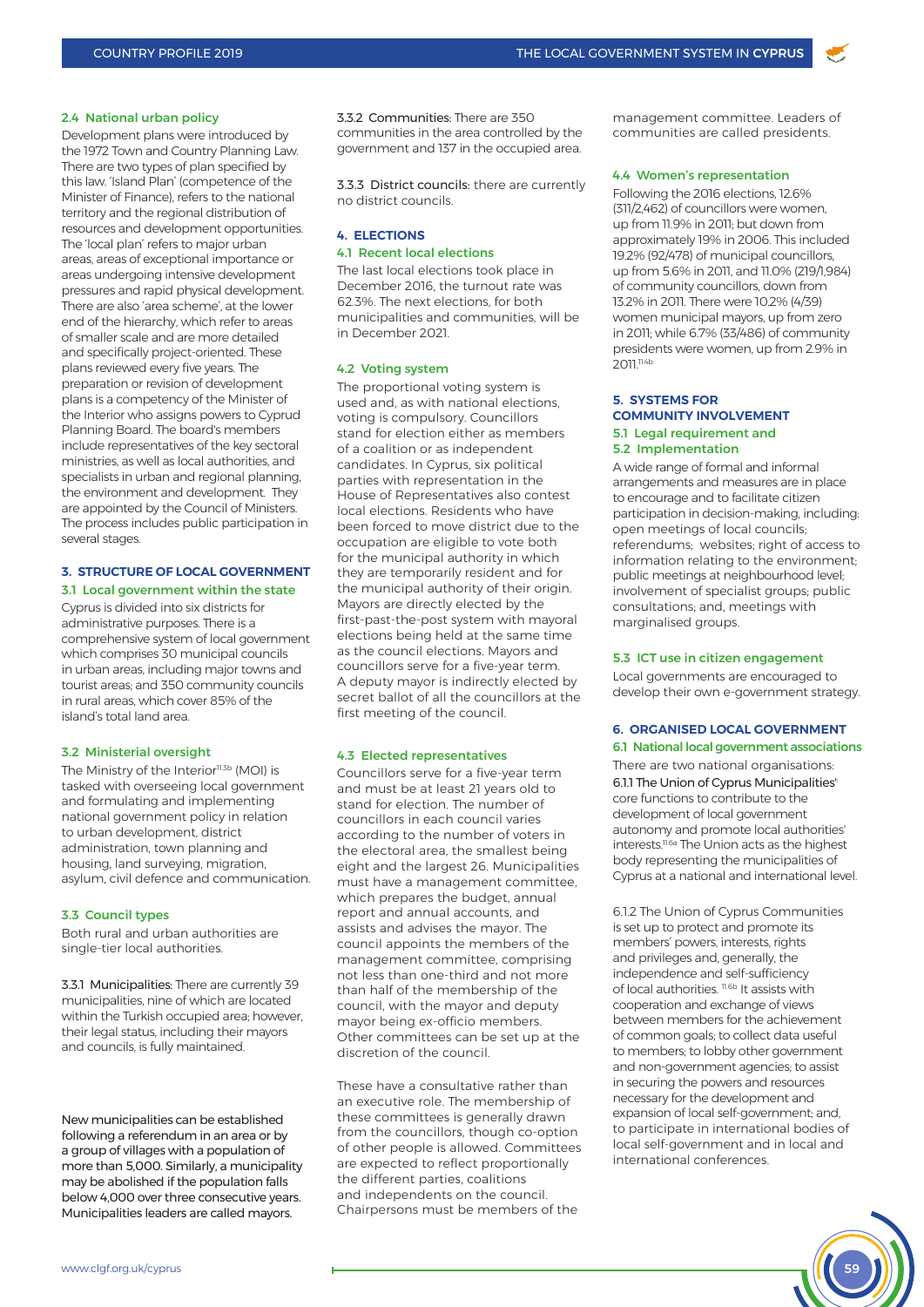# Table 11.1b Women councillors and mayors following the last three local elections

| <b>Election</b>                     | 2006 |       | 2011     |          | 2016  |       |
|-------------------------------------|------|-------|----------|----------|-------|-------|
| All councillors                     | #    | $\%$  | #        | $\%$     | #     | %     |
| <b>All female councillors</b>       | na   | $-19$ | 380      | 11.9     | 311   | 12.6  |
| All male councillors                | na   | ~81   | 2,814    | 88.1     | 2,151 | 87.4  |
| <b>Total councillors</b>            | na   | 100.0 | 3,194    | 100.0    | 2,462 | 100.0 |
| <b>Municipal councillors</b>        | #    | %     | #        | %        | #     | %     |
| <b>Female municipal councillors</b> | na   | na    | 30       | 5.6      | 92    | 19.2  |
| Male municipal councillors          | na   | na    | 504      | 94.4     | 386   | 80.8  |
| <b>Total municipal councillors</b>  | na   | 100.0 | 534      | 100.0    | 478   | 100.0 |
| Community councillors               | #    | %     | #        | %        | #     | %     |
| <b>Female community councillors</b> | na   | na    | 350      | 13.2     | 219   | 11.0  |
| Male community councillors          | na   | na    | 2,310    | 86.8     | 1,765 | 89.0  |
| <b>Total community councillors</b>  | na   | 100.0 | 2,660    | 100.0    | 1,984 | 100.0 |
| <b>Municipal mayors</b>             | #    | %     | #        | %        | #     | %     |
| Female municipal mayors             | na   | na    | $\Omega$ | $\Omega$ | 4     | 10.3  |
| Male municipal mayors               | na   | na    | 30       | 100.0    | 35    | 89.7  |
| <b>Total municipal mayors</b>       | na   | 100.0 | 30       | 100.0    | 39    | 100.0 |
| Community presidents                | #    | %     | #        | $\%$     | #     | $\%$  |
| <b>Female community presidents</b>  | na   | na    | 10       | 2.9      | 33    | 6.7   |
| Male community presidents           | na   | na    | 340      | 97.1     | 453   | 93.3  |
| <b>Total community presidents</b>   | na   | 100.0 | 350      | 100.0    | 486   | 100.0 |

# **7. INTERGOVERNMENTAL RELATIONS**

At the national level, intergovernmental relations are often channelled through the Union of Cyprus Municipalities and the Union of Cyprus Communities. At the district level, the district officer – a civil servant who is head of the district office and accountable to the Minister of the Interior – coordinates government activities in the area.

# **8. MONITORING SYSTEMS** 8.1 Municipalities

The annual budgets of municipal councils are approved by the Council of Ministers. Municipalities must keep proper books of accounts, and financial statements must be prepared and submitted for audit by the end of the financial year. The audited accounts are submitted by the auditor general, together with an audit report to the municipal council, the House of

*Source: MOI communication with CLGF* 

Representatives and the minister, who sees that they are published in the official gazette. The auditor general has the right to request any information or explanations from any council member or employee and has the right of access to any document necessary to conduct an audit.

#### 8.2 Communities

The annual budgets of community councils are approved by the district officer. Communities must keep proper accounts and prepare financial statements by the end of the financial year. The financial statements are submitted to the auditor general. The audited financial statements and audit report are then submitted to the district officer. Additionally, the auditor general may conduct special reviews or any other audit deemed necessary.

#### Table 11.2a Aggregate income and expenditure for local government 2016

| Revenue                | EUR <sub>m</sub> | <b>Expenditure</b>       | EUR <sub>m</sub> |  |
|------------------------|------------------|--------------------------|------------------|--|
| Centre-local transfers | na               | Administration           | na               |  |
| Locally raised revenue | na               | <b>Services</b>          | na               |  |
| <b>TOTAL INCOME</b>    | 309.9            | <b>TOTAL EXPENDITURE</b> | 283.9            |  |

*Source: MOI communication with CLGF*

# **9. FINANCE, STAFFING AND RESOURCES** 9.1 Local government expenditure

In 2018 local government expenditure was 3.1% of total government expenditure, down from 3.9% in 2016, 4.3% in 2012 and 4.8% in 2010. See table 11.2b.

#### 9.2 Locally raised revenue

Municipal councils obtain their revenues from municipal taxes, licence fees, permits, fines and rents. Community councils derive their revenues from taxes, fees and other revenues. Marginalised groups are considered in the structure of charges and taxes.

#### 9.3 Transfers

The government subsidises each local council with a yearly grant proposed by the Council of Ministers and approved by the House of Representatives. In addition to these annual state grants, the government contributes special grants for development projects. Such grants vary according to the project and the financial situation of the council, and are approved on a project-by-project basis with financial assistance ranging from 70–100% of the total cost. The whole of the annual grant to the municipalities and approximately 75% of that to the communities is directly allocated, then distributed further to individual local units based on an agreed formula. Expenditure incurred should be included in the approved annual budgets.

#### 9.4 Loans

With the approval of the Council of Ministers and on such terms as prescribed by it, municipalities may borrow so as to carry out work for public utility. The same is true for communities, with approval from the district officer and the Minister of Finance.

#### 9.5 Local authority staff

Mayors are given an annual stipend that is determined by the council and approved by the Council of Ministers.

The stipends of elected officials (mayors, municipal councillors, community presidents) and the salaries of officers are paid through a local authority's budget. Municipalities recruit staff directly under conditions specified in their approved regulations. National government provides administrative and technical assistance to most communities through the local district office.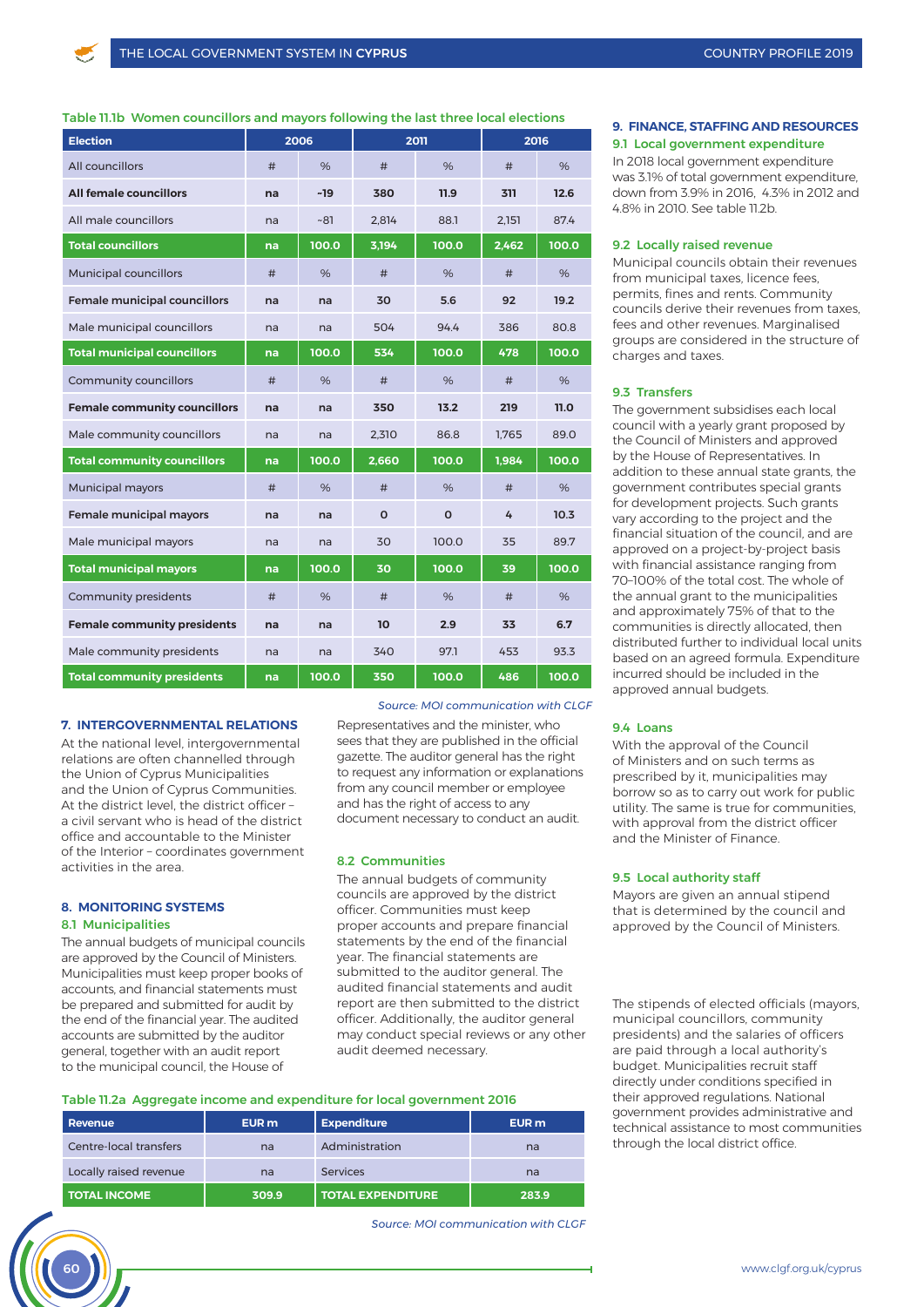# Table 11.2b Local government expenditure as a percentage of total government expenditure 2008–2019

|                                                                                 | 2008<br>actual | 2010<br>actual | 2012<br>actual | 2014<br>actual | 2016<br>actual | 2017<br>actual | 2018<br>actual | 2019<br>budget |
|---------------------------------------------------------------------------------|----------------|----------------|----------------|----------------|----------------|----------------|----------------|----------------|
| Total government expenditure                                                    | 7.260.37       | 8.067.19       | 8.127.20       | 8.521.26       | 7.087.23       | 7.294.2        | 9.215.3        | na             |
| Total local government expenditure                                              | 323.11         | 385.99         | 350.81         | 281.69         | 273.29         | 282.6          | 283.9          | na             |
| Local government expenditure<br>as a percentage of total government expenditure | 4.5            | 4.8            | 4.3            | 3.3            | 3.9            | 3.9            | 3.1            | na             |

*Source: GDP, local and national government expenditure figures, Eurostat 201711.9*

# **10. DISTRIBUTION OF SERVICE DELIVERY RESPONSIBILITY**

# 10.1 Overview of local government service delivery responsibility

Both municipalities and communities have responsibility for the following services:

- **n** waste management
- n water supply
- sewers and drainage systems
- street maintenance
- $\blacksquare$  public health
- slaughterhouses
- theatre regulation and control.

Municipalities have additional responsibilities for social services and building permits, with larger municipalities overseeing planning/ development permission, and domestic waste collection and treatment. Municipalities also have discretionary powers for municipal markets and cultural and leisure facilities, and the power to issue permits for the construction and alteration of buildings. Coastal authorities can issue licences for beach sports, activities and facilities. Planning responsibilities are shared with the Department of Town Planning and Housing. Water supply, sewerage and drainage are constructed and managed through specialised bodies whose management boards are made up of representatives of local authorities.

#### 10.2 ICT use in service delivery

ICT is widely used by local authorities.

#### 10.3 The role of local government in achieving the UN Sustainable Development Goals (SDGs)

In July 2017, the Agriculture Minister addressed the UN High Level Political Forum for Sustainable Development saying that Cyprus had achieved great progress in the implementation of the goals set. Supplying excellent quality of water to consumers is one of the goals which is also directly linked to local administration<sup>11.10</sup>

#### **REFERENCES AND USEFUL WEBSITES**

- 11.1a Cyprus government portal www.cyprus.gov.cy
- 11.1b Women in national parliaments. Inter-Parliamentary Union www.ipu.org/wmn-e/classif.htm
- 11.2 Constitution of Cyprus www.presidency.gov.cy/ presidency/presidency.nsf/all/1003 AEDD83EED9C7C225756F0023C6 AD/\$file/CY\_Constitution.pdf
- 11.3a 2011 Population Census www. cystat.gov.cy/mof/cystat/statistics. nsf/populationcondition\_22main\_ en/populationcondition\_22main\_ en?OpenForm&sub=2&sel=2
- 11.3b Ministry of the Interior www.moi.gov.cy
- 11.4a Elections, Ministry of the Interior www.moi.gov.cy/moi/moi.nsf/page16\_ gr/page16\_gr?OpenDocument
- 11.4b Gender equality and the empowerment of women in Cyprus, presentation by the law commissioner 2005 www.olc.gov.cy/ olc/olc.nsf/all/B700255109A13DBCC 22574E8002C6F5A/\$file/The Gender Equality and the Empowerment of Women in Cyprus.pdf
- 11.5 No reference for this section
- 11.6a Union of Cyprus Municipalities www.ucm.org.cy
- 11.6b Union of Cyprus Communities www.ekk.org.cy
- 11.7 No reference for this section
- 11.8 No reference for this section
- 11.9 Based on figures provided by Eurostat for 2008-16, total general government expenditure as a percentage of GDP and total local government expenditure as a percentage of GDP: Local and national government expenditure http://ec.europa.eu/ eurostat/tgm/refreshTableAction. do?tab=table&plugin=1&pcode=tec 00023&language=en Annual GDP figures http:// ec.europa.eu/eurostat/web/ national-accounts/data/database
- 11.10 Cyprus Voluntary National Review 2017 https:// sustainabledevelopment.un.org/ memberstates/cyprusd
- 11.11a World Population Prospects 2019 https://population.un.org/wpp/ Publications/Files/WPP2019\_ DataBooklet.pdf
- 11.11b UN statistics surface area http:// unstats.un.org/unsd/demographic/ products/dyb/dyb2006/Table03.pdf
- 11.11c Commonwealth Local Government knowledge hub www.clgf.org.uk/ resource-centre/knowledge-hub
- 11.11d National Centre for Public Administration and Local Government, Greece www.ekdd.gr
- 11.11e UNDP HDR Cyprus country profile http://hdr.undp.org/en/countries/ profiles/CYP